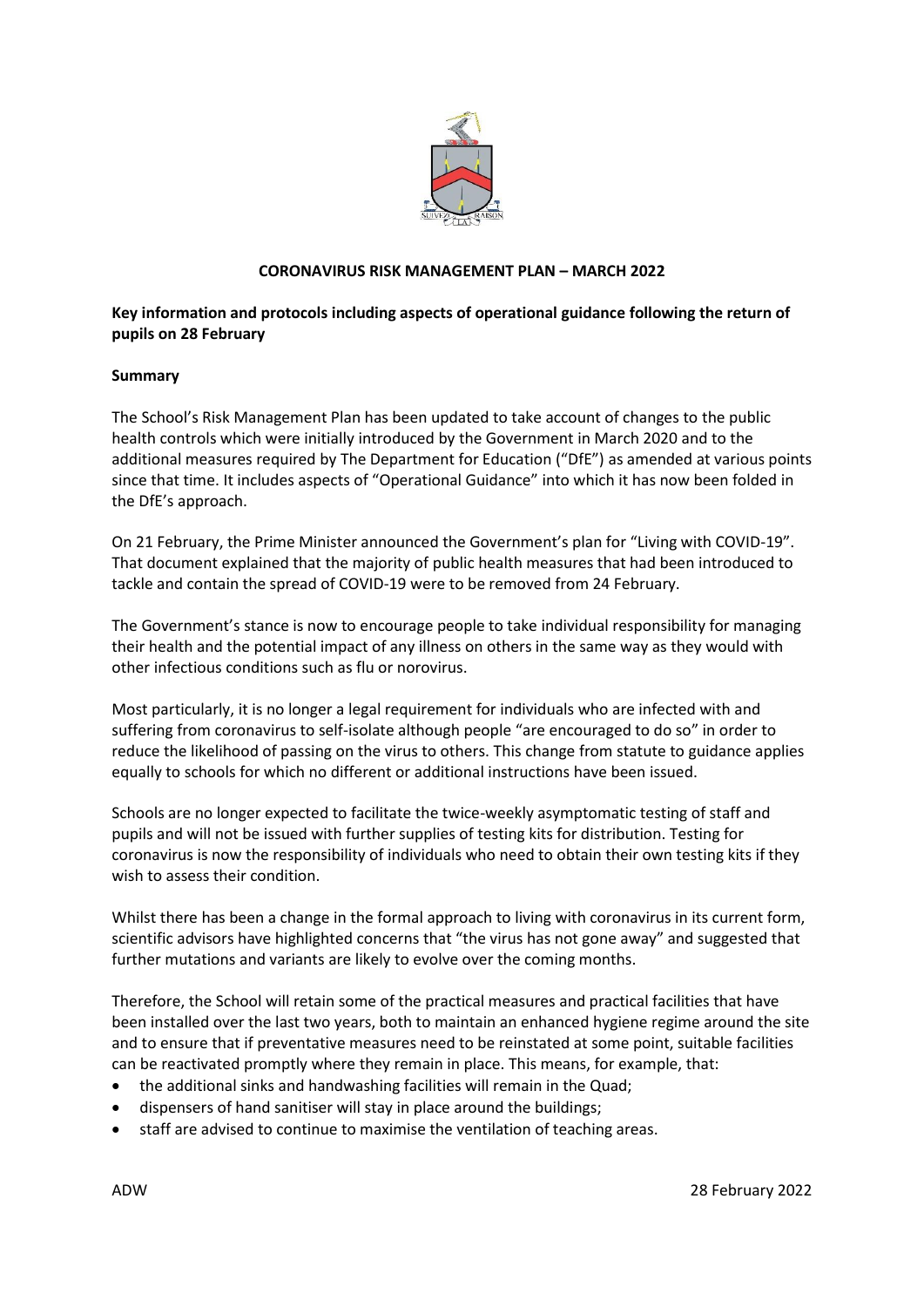The DfE's "Schools COVID-19 Operational Guidance" has been restructured following the announcement of the Government's "Living with COVID-19" plan and is summarised below within the measures that will continue at Ermysted's. Given the removal of almost all restrictions, some facets of the information may seem obvious given the "return to normal", but have been included below for clarity, certainty and the avoidance of doubt.

## **Risk Assessment**

The School will continue to comply with health and safety law and maintain proportionate control measures for the protection of staff and pupils and to monitor and respond to any changes in public health guidance.

## **Contract Tracing**

Responsibility for identifying close contacts was removed from schools in autumn 2021 and its management passed to NHS Test and Trace.

Schools may continue to be asked by health protection teams for assistance in the identification of close contacts in the event of a significant local outbreak of coronavirus, just as they might with any other infectious disease. It is possible that public health professionals may recommend the introduction or reinstatement of additional preventative measures in extreme circumstances, but currently this is not anticipated.

### **Face coverings**

The official DfE guidance states that "Face coverings are no longer advised for pupils, staff and visitors in classrooms or communal areas"…"Staff and pupils should follow wider advice on face coverings outside of school, including on transport to and from school". This information has been shared with parents and pupils.

## **Control measures**

A number of measures that have been introduced over the last two years are recommended to be continued as a matter of best practice:

- Frequent washing of hands on arrival at school and throughout the day. Pupils should continue to be encouraged to use the sinks in the Quad on arrival and before lunch as well as making use of the hand sanitiser dispensers around the site throughout the day.
- Tissues and pedal bins will remain in each classroom to support the "catch it, bin it, kill it" mantra.
- Although most staff will not need additional PPE beyond what they would normally need for their work, supplies will continue to remain available in the Medical Room where pupils may also be asked to wear a face covering during treatment at the discretion of the staff providing First Aid.
- The School will continue with the enhanced cleaning regime and additional staffing resource throughout the day.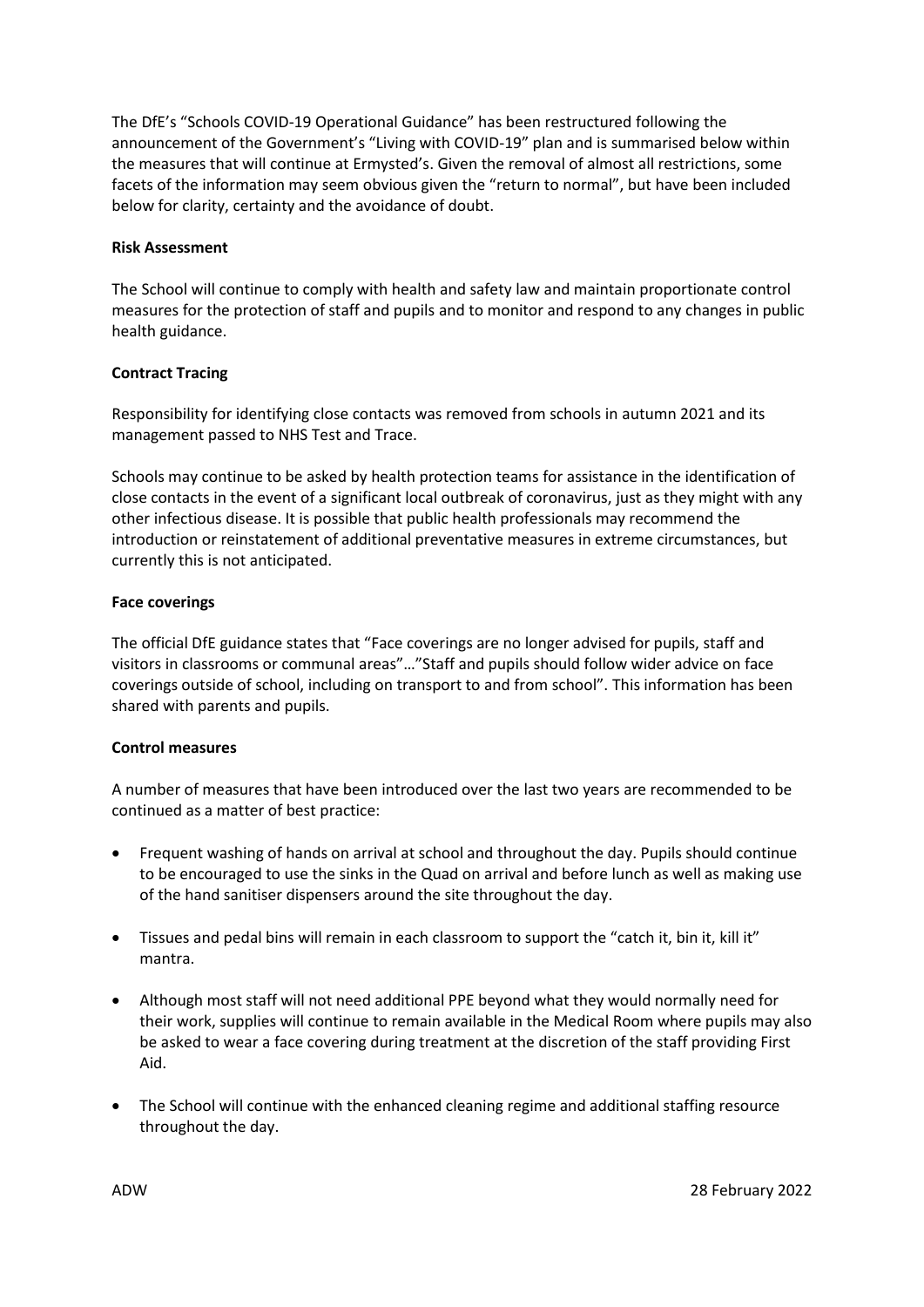• Maintaining increased ventilation in teaching environments and communal areas is still considered to be a significant factor in mitigating the transmission of coronavirus. Staff are encouraged to continue to keep windows and doors open wherever possible to facilitate this.

## **Travel and quarantine**

Whilst widespread restrictions on travel to and from the United Kingdom have currently been removed for adults who are fully vaccinated and for children, all staff and pupils must continue to comply with any specific variations relating to individual countries and respond to changes or restrictions that emerge.

### **Remote education**

During the period of closure in 2021, the School delivered a full programme of tuition on line. Subsequently, pupils who have been self isolating have been invited to join lessons remotely.

This provision will not now continue as a matter of routine and any pupils who are isolating whilst suffering from COVID will be expected to catch up with work on their return to the School, just as they would if absent for any other reason.

The School will retain the capacity to reintroduce remote education for individual pupils if appropriate or to respond more widely in particular circumstances such as guidance from public health authorities.

### **Pupil wellbeing and support**

The School's Pastoral Team will continue an enhanced focus on monitoring pupils for evidence of emotions such as anxiety, stress and low mood which have become more prevalent during the pandemic.

The School has increased its provision of counselling support to pupils during the pandemic as mental health has become a matter of greater concern among young people, and will continue to arrange access to whatever support is considered to be appropriate.

#### **School workforce**

Any staff who test positive for coronavirus will be advised to follow previous guidance and isolate to avoid the risk of infecting colleagues. The period of self-isolation remains up to 10 days with staff advised to take lateral flow tests on day five and day six to allow for an earlier return if the results of those tests are negative. No other special measures will remain in general for employees concerning self-isolation or the management of confirmed cases of COVID-19.

Exceptions will continue where any staff have different individual advice from their doctor or other health professional. Anybody who qualifies for separate consideration should discuss their circumstances in confidence with the Headmaster.

Similar separate considerations apply to pregnant staff and again anybody to whom this may apply should discuss their circumstances in confidence with the Headmaster.

#### **School meals**